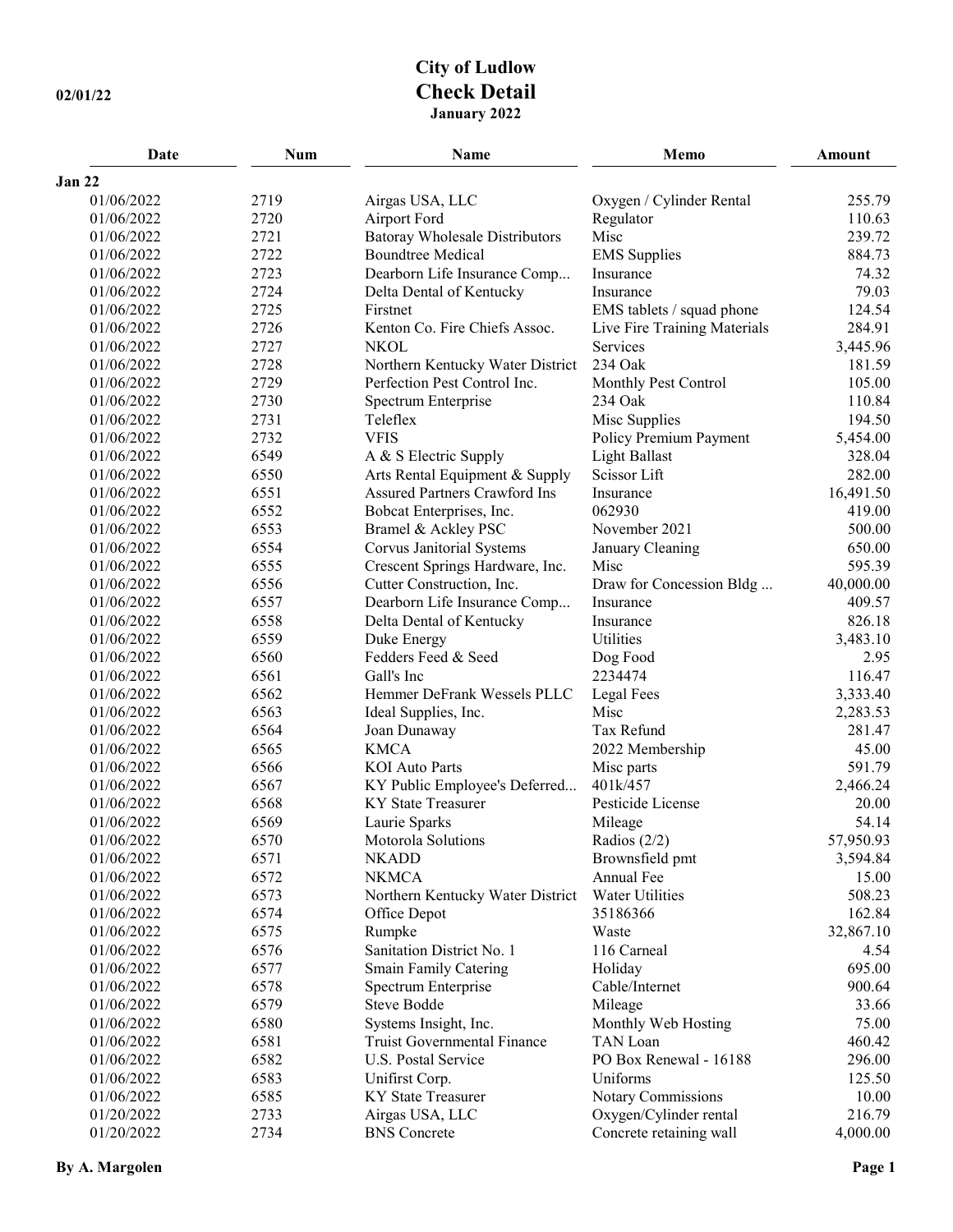## **City of Ludlow 02/01/22 Check Detail January 2022**

| <b>Date</b> | <b>Num</b> | Name                             | Memo                        | Amount    |
|-------------|------------|----------------------------------|-----------------------------|-----------|
| 01/20/2022  | 2735       | <b>Boundtree Medical</b>         | <b>EMS</b> Supplies         | 339.68    |
| 01/20/2022  | 2736       | Custom Design Benefits, Inc.     | <b>Annual Fees</b>          | 49.00     |
| 01/20/2022  | 2737       | Cynthia Beyer-Ford               | Medical Reimbursement       | 769.18    |
| 01/20/2022  | 2738       | Duke Energy                      | 234 Oak                     | 1,160.96  |
| 01/20/2022  | 2739       | Fifth Third Bank                 | Misc                        | 1,880.69  |
| 01/20/2022  | 2740       | <b>KEMI</b>                      | Insurance                   | 597.11    |
| 01/20/2022  | 2741       | Kenton Co. Fire Chiefs Assoc.    | <b>Annual Dues</b>          | 500.00    |
| 01/20/2022  | 2742       | KLC Unemployment Compensa        | Quarterly Filing            | 50.02     |
| 01/20/2022  | 2743       | Lykins Oil Company               | Fuel                        | 1,261.95  |
| 01/20/2022  | 2744       | Mike Castrucci Ford Lincoln of   | Thermostat and Anti-freeze  | 70.47     |
| 01/20/2022  | 2745       | Mobilcomm, Inc.                  | 1229                        | 68.00     |
| 01/20/2022  | 2746       | NEC Univerge Blue SIP Trunki     | SIP Trunk Lines             | 52.26     |
| 01/20/2022  | 2747       | NKPEJHI Board                    | Insurance                   | 3,428.21  |
| 01/20/2022  | 2748       | Nor-Com                          | Warranty Access Control R   | 712.00    |
| 01/20/2022  | 2749       | Sanitation District No. 1        | 234 Oak                     | 243.98    |
| 01/20/2022  | 2750       | Specialty Truck Repair, Inc.     | Misc Repair                 | 881.05    |
| 01/20/2022  | 2751       | Spectrum Enterprise              | Internet                    | 119.99    |
| 01/20/2022  | 2752       | St Elizabeth Healthcare          | <b>EMS Pharmacy Order</b>   | 877.92    |
| 01/20/2022  | 6586       | <b>AFLAC</b>                     | 65543                       | 16.68     |
| 01/20/2022  | 6587       | American Legal                   | Internet Renewal Period: 2/ | 495.00    |
| 01/20/2022  | 6588       | Cincinnati Bell Telephone        | Phone                       | 191.29    |
| 01/20/2022  | 6589       | Colonial Life & Accident Insur   | Insurance                   | 64.00     |
| 01/20/2022  | 6590       | Crescent Springs Hardware, Inc.  | Misc                        | 699.91    |
| 01/20/2022  | 6591       | Custom Design Benefits, Inc.     | <b>Annual Fees</b>          | 441.00    |
| 01/20/2022  | 6592       | Duke Energy                      | Utilities                   | 4,203.34  |
| 01/20/2022  | 6593       | <b>FBINAA</b>                    | Dues                        | 145.00    |
| 01/20/2022  | 6594       | Fifth Third Bank                 | Misc                        | 2,474.83  |
| 01/20/2022  | 6595       | Gall's Inc                       | 2234474                     | 139.49    |
| 01/20/2022  | 6596       | Ideal Supplies, Inc.             | Misc                        | 199.47    |
| 01/20/2022  | 6597       | International Assoc. of Chiefs o | Dues                        | 190.00    |
| 01/20/2022  | 6598       | Johnny's Car Wash                | December Wash               | 7.00      |
| 01/20/2022  | 6599       | <b>KCCMA</b>                     | Membership Dues             | 330.00    |
| 01/20/2022  | 6600       | <b>KEMI</b>                      | Insurance                   | 814.82    |
| 01/20/2022  | 6601       | Kenton Co. Airport Board         | Annual Subscription to Air  | 500.00    |
| 01/20/2022  | 6602       | Kenton Co. Fiscal Court          | Animal Control Fees: Janu   | 1,561.40  |
| 01/20/2022  | 6603       | KLC Unemployment Compensa        | Quarterly Filing            | 168.81    |
| 01/20/2022  | 6604       | KOI Auto Parts                   | Misc parts                  | 74.90     |
| 01/20/2022  | 6605       | KY Public Employee's Deferred    | 401k/457                    | 1,644.16  |
| 01/20/2022  | 6606       | Lykins Oil Company               | Fuel                        | 3,864.97  |
| 01/20/2022  | 6607       | Marcia McAtee                    | Refund                      | 28.56     |
| 01/20/2022  | 6608       | Microsoft Corporation            | <b>Monthly Services</b>     | 492.00    |
| 01/20/2022  | 6609       | <b>NKOL</b>                      | Services                    | 1,702.00  |
| 01/20/2022  | 6610       | NKPEJHI Board                    | Insurance                   | 24,296.49 |
| 01/20/2022  | 6612       | Office Depot                     | 35186366                    | 52.35     |
| 01/20/2022  | 6613       | PMAM Corporation                 | 1 Year Subscription         | 525.00    |
| 01/20/2022  | 6614       | Purchase Power                   | Postage                     | 208.99    |
| 01/20/2022  | 6615       | Sanitation District No. 1        | Sanitation                  | 1,054.88  |
| 01/20/2022  | 6616       | Sirchie                          | <b>Evidence Supplies</b>    | 203.52    |
| 01/20/2022  | 6617       | Southeast Radar Certification    | Radar Calibrations          | 240.00    |
| 01/20/2022  | 6618       | Spectrum Enterprise              | Cable/Internet              | 273.37    |
| 01/20/2022  | 6619       | St. Elizabeth Business Health C  | Monthly                     | 175.00    |
| 01/20/2022  | 6620       | <b>Staples</b>                   | 6011-1000-7116-940          | 628.51    |
| 01/20/2022  | 6621       | Truist Governmental Finance      | TAN Loan                    | 460.42    |
|             |            |                                  |                             |           |